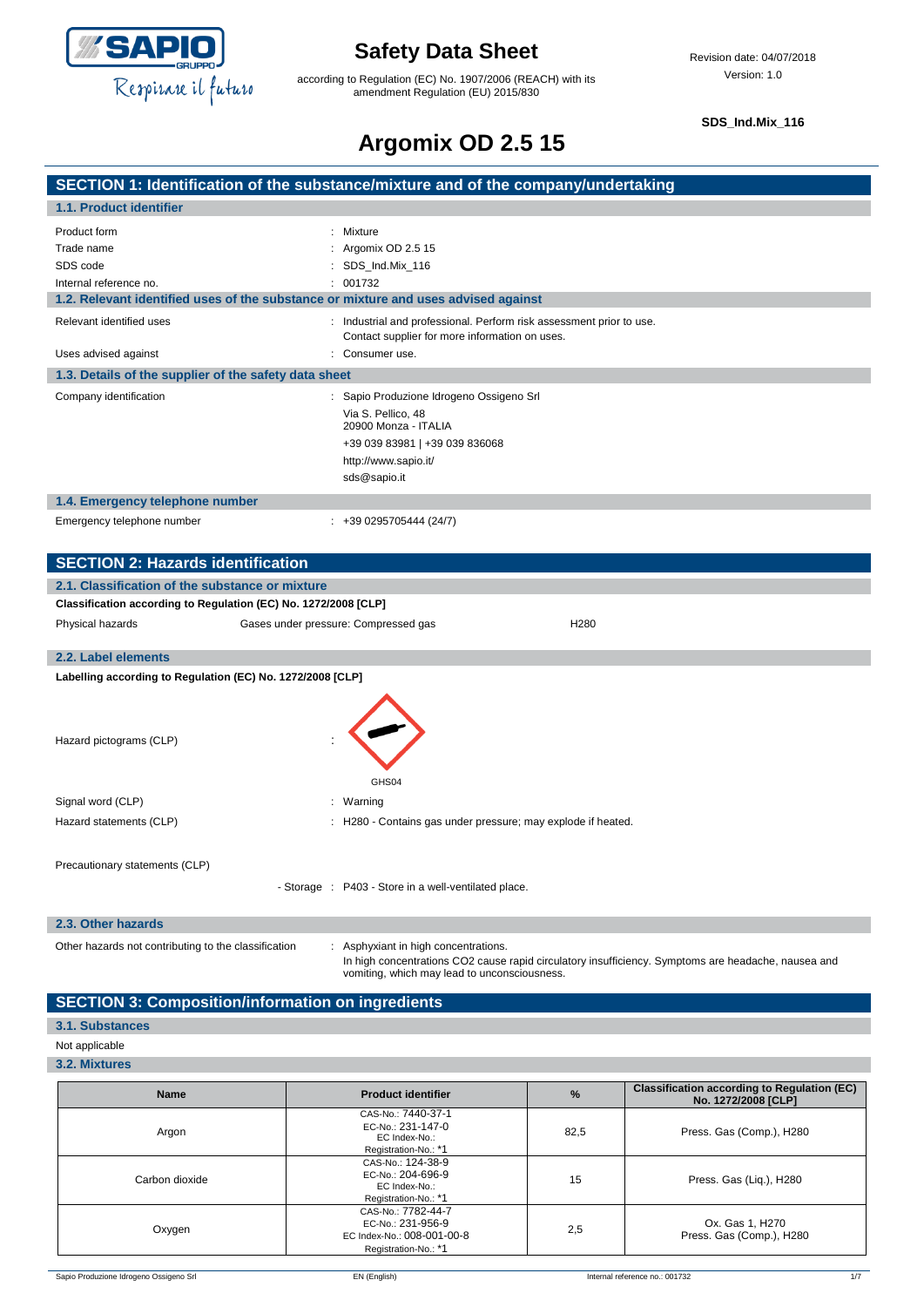

according to Regulation (EC) No. 1907/2006 (REACH) with its amendment Regulation (EU) 2015/830

**SDS\_Ind.Mix\_116**

# **Argomix OD 2.5 15**

Full text of H-statements: see section 16

*Contains no other components or impurities which will influence the classification of the product.*

*\*1: Listed in Annex IV / V REACH, exempted from registration.*

*\*2: Registration deadline not expired.*

*\*3: Registration not required: Substance manufactured or imported < 1t/y.*

### **SECTION 4: First aid measures**

| 4.1. Description of first aid measures                           |                                                                                                                                                                                               |
|------------------------------------------------------------------|-----------------------------------------------------------------------------------------------------------------------------------------------------------------------------------------------|
| - Inhalation                                                     | : Remove victim to uncontaminated area wearing self contained breathing apparatus. Keep victim warm and<br>rested. Call a doctor. Perform cardiopulmonary resuscitation if breathing stopped. |
| - Skin contact                                                   | : Adverse effects not expected from this product.                                                                                                                                             |
| - Eye contact                                                    | : Adverse effects not expected from this product.                                                                                                                                             |
| - Ingestion                                                      | Ingestion is not considered a potential route of exposure.                                                                                                                                    |
| 4.2. Most important symptoms and effects, both acute and delayed |                                                                                                                                                                                               |
|                                                                  | In high concentrations may cause asphyxiation. Symptoms may include loss of mobility/consciousness.<br>Victim may not be aware of asphyxiation.<br>Refer to section 11.                       |

### **4.3. Indication of any immediate medical attention and special treatment needed**

None.

### **SECTION 5: Firefighting measures**

| 5.1. Extinguishing media                                           |                                                                                                                                                                                                                                                                                                                                                                                                                                                                                                   |  |
|--------------------------------------------------------------------|---------------------------------------------------------------------------------------------------------------------------------------------------------------------------------------------------------------------------------------------------------------------------------------------------------------------------------------------------------------------------------------------------------------------------------------------------------------------------------------------------|--|
| - Suitable extinguishing media<br>- Unsuitable extinguishing media | : Water spray or fog.<br>: Do not use water jet to extinguish.                                                                                                                                                                                                                                                                                                                                                                                                                                    |  |
| 5.2. Special hazards arising from the substance or mixture         |                                                                                                                                                                                                                                                                                                                                                                                                                                                                                                   |  |
| Specific hazards<br>Hazardous combustion products                  | : Exposure to fire may cause containers to rupture/explode.<br>: None.                                                                                                                                                                                                                                                                                                                                                                                                                            |  |
| 5.3. Advice for firefighters                                       |                                                                                                                                                                                                                                                                                                                                                                                                                                                                                                   |  |
| Specific methods                                                   | : Use fire control measures appropriate for the surrounding fire. Exposure to fire and heat radiation may cause<br>gas receptacles to rupture. Cool endangered receptacles with water spray jet from a protected position.<br>Prevent water used in emergency cases from entering sewers and drainage systems.<br>If possible, stop flow of product.<br>Use water spray or fog to knock down fire fumes if possible.<br>Move containers away from the fire area if this can be done without risk. |  |
| Special protective equipment for fire fighters                     | In confined space use self-contained breathing apparatus.<br>Standard protective clothing and equipment (Self Contained Breathing Apparatus) for fire fighters.<br>Standard EN 137 - Self-contained open-circuit compressed air breathing apparatus with full face mask.<br>Standard EN 469 - Protective clothing for firefighters. Standard - EN 659: Protective gloves for firefighters.                                                                                                        |  |

| <b>SECTION 6: Accidental release measures</b>                            |                                                                                                                |  |
|--------------------------------------------------------------------------|----------------------------------------------------------------------------------------------------------------|--|
| 6.1. Personal precautions, protective equipment and emergency procedures |                                                                                                                |  |
|                                                                          | Try to stop release.                                                                                           |  |
|                                                                          | Evacuate area.                                                                                                 |  |
|                                                                          | Wear self-contained breathing apparatus when entering area unless atmosphere is proved to be safe.             |  |
|                                                                          | Ensure adequate air ventilation.                                                                               |  |
|                                                                          | Prevent from entering sewers, basements and workpits, or any place where its accumulation can be<br>dangerous. |  |
|                                                                          | Act in accordance with local emergency plan.                                                                   |  |
|                                                                          | Stay upwind.                                                                                                   |  |
|                                                                          | Oxygen detectors should be used when asphyxiating gases may be released.                                       |  |
| <b>6.2. Environmental precautions</b>                                    |                                                                                                                |  |
|                                                                          | Try to stop release.                                                                                           |  |
| 6.3. Methods and material for containment and cleaning up                |                                                                                                                |  |
|                                                                          | Ventilate area.                                                                                                |  |
| 6.4. Reference to other sections                                         |                                                                                                                |  |
|                                                                          | See also sections 8 and 13.                                                                                    |  |
| <b>SECTION 7: Handling and storage</b>                                   |                                                                                                                |  |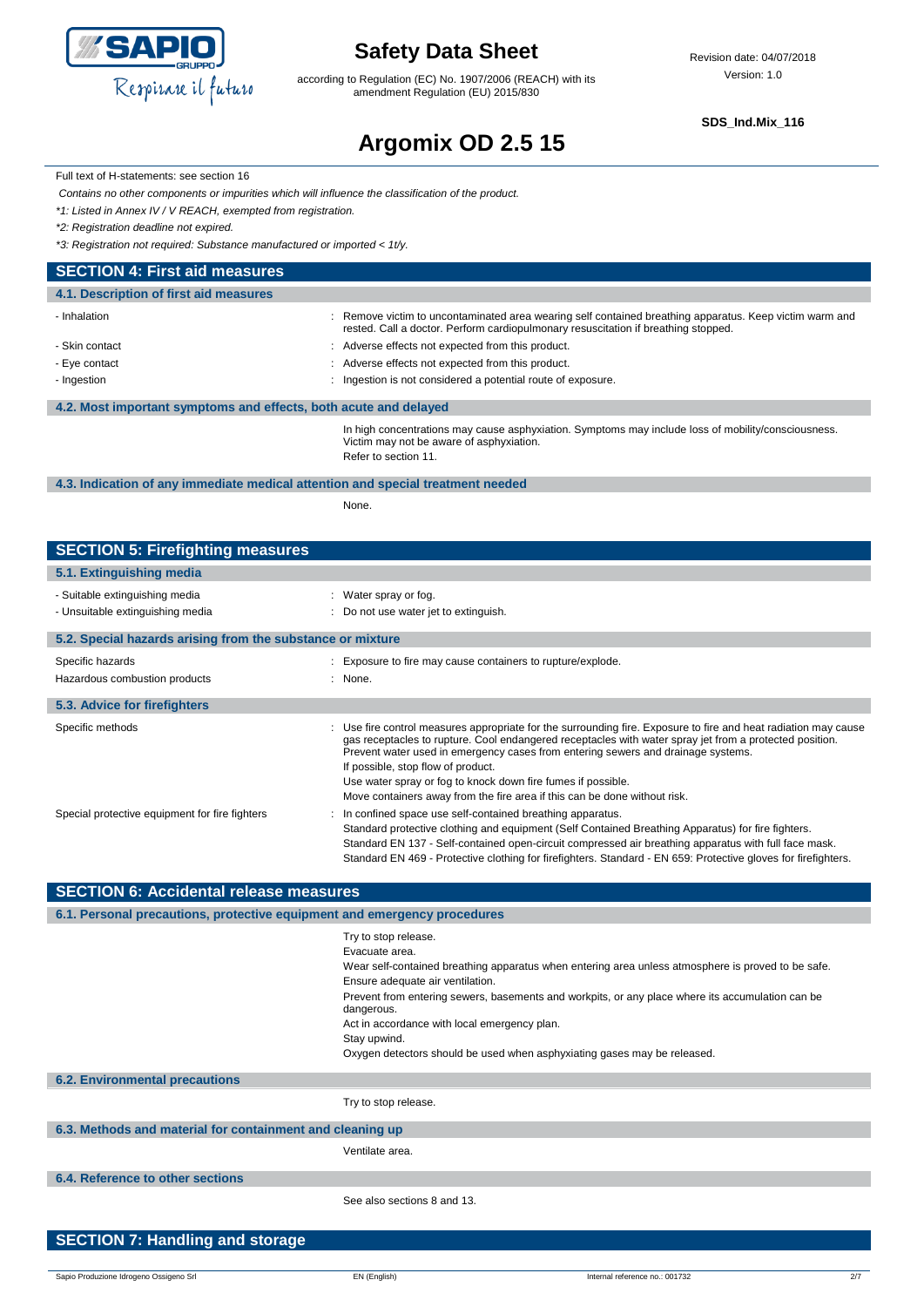

according to Regulation (EC) No. 1907/2006 (REACH) with its amendment Regulation (EU) 2015/830

#### **SDS\_Ind.Mix\_116**

# **Argomix OD 2.5 15**

| 7.1. Precautions for safe handling                                |                                                                                                                                                                                                                                                                                                                                                                                                                                                                                                                                                                                                                                                                                                                                                                                                                                                                                                                                                                                                                                                                                                                                                                                                                                                                                                                                                                                                             |
|-------------------------------------------------------------------|-------------------------------------------------------------------------------------------------------------------------------------------------------------------------------------------------------------------------------------------------------------------------------------------------------------------------------------------------------------------------------------------------------------------------------------------------------------------------------------------------------------------------------------------------------------------------------------------------------------------------------------------------------------------------------------------------------------------------------------------------------------------------------------------------------------------------------------------------------------------------------------------------------------------------------------------------------------------------------------------------------------------------------------------------------------------------------------------------------------------------------------------------------------------------------------------------------------------------------------------------------------------------------------------------------------------------------------------------------------------------------------------------------------|
| Safe use of the product                                           | The product must be handled in accordance with good industrial hygiene and safety procedures.<br>Only experienced and properly instructed persons should handle gases under pressure.<br>Consider pressure relief device(s) in gas installations.<br>Ensure the complete gas system was (or is regularily) checked for leaks before use.<br>Do not smoke while handling product.<br>Use only properly specified equipment which is suitable for this product, its supply pressure and temperature.<br>Contact your gas supplier if in doubt.<br>Avoid suck back of water, acid and alkalis.<br>Do not breathe gas.<br>Avoid release of product into atmosphere.                                                                                                                                                                                                                                                                                                                                                                                                                                                                                                                                                                                                                                                                                                                                             |
| Safe handling of the gas receptacle                               | Do not allow backfeed into the container.<br>Protect receptacles from physical damage; do not drag, roll, slide or drop.<br>When moving receptacles, even for short distances, use a cart (trolley, hand truck, etc.) designed to<br>transport receptacles.<br>Leave valve protection caps in place until the container has been secured against either a wall or bench or<br>placed in a container stand and is ready for use.<br>If user experiences any difficulty operating receptacle valve discontinue use and contact supplier.<br>Never attempt to repair or modify container valves or safety relief devices.<br>Damaged valves should be reported immediately to the supplier.<br>Keep container valve outlets clean and free from contaminants particularly oil and water.<br>Replace valve outlet caps or plugs and container caps where supplied as soon as container is disconnected<br>from equipment.<br>Close container valve after each use and when empty, even if still connected to equipment.<br>Never attempt to transfer gases from one container to another.<br>Never use direct flame or electrical heating devices to raise the pressure of a container.<br>Do not remove or deface labels provided by the supplier for the identification of the receptacle contents.<br>Suck back of water into the container must be prevented.<br>Open valve slowly to avoid pressure shock. |
| 7.2. Conditions for safe storage, including any incompatibilities |                                                                                                                                                                                                                                                                                                                                                                                                                                                                                                                                                                                                                                                                                                                                                                                                                                                                                                                                                                                                                                                                                                                                                                                                                                                                                                                                                                                                             |
|                                                                   | Observe all regulations and local requirements regarding storage of containers.<br>Containers should not be stored in conditions likely to encourage corrosion.<br>Container valve guards or caps should be in place.<br>Containers should be stored in the vertical position and properly secured to prevent them from falling over.<br>Stored containers should be periodically checked for general condition and leakage.<br>Keep container below 50°C in a well ventilated place.<br>Store containers in location free from fire risk and away from sources of heat and ignition.<br>Keep away from combustible materials.                                                                                                                                                                                                                                                                                                                                                                                                                                                                                                                                                                                                                                                                                                                                                                              |
| 7.3. Specific end use(s)                                          |                                                                                                                                                                                                                                                                                                                                                                                                                                                                                                                                                                                                                                                                                                                                                                                                                                                                                                                                                                                                                                                                                                                                                                                                                                                                                                                                                                                                             |
|                                                                   | None.                                                                                                                                                                                                                                                                                                                                                                                                                                                                                                                                                                                                                                                                                                                                                                                                                                                                                                                                                                                                                                                                                                                                                                                                                                                                                                                                                                                                       |

### **SECTION 8: Exposure controls/personal protection**

### **8.1. Control parameters**

| Carbon dioxide (124-38-9)                |                                                                           |                                                                                                                                                                                                                                              |  |
|------------------------------------------|---------------------------------------------------------------------------|----------------------------------------------------------------------------------------------------------------------------------------------------------------------------------------------------------------------------------------------|--|
| <b>OEL: Occupational Exposure Limits</b> |                                                                           |                                                                                                                                                                                                                                              |  |
|                                          | ACGIH TWA (ppm)                                                           | 5000 ppm                                                                                                                                                                                                                                     |  |
| <b>ACGIH</b>                             | ACGIH STEL (ppm)                                                          | 30000 ppm                                                                                                                                                                                                                                    |  |
|                                          | Remark (ACGIH)                                                            | Asphyxia                                                                                                                                                                                                                                     |  |
|                                          | Regulatory reference                                                      | ACGIH 2017                                                                                                                                                                                                                                   |  |
|                                          | TWA (IT) OEL 8h [mg/m <sup>3</sup> ]                                      | 9000 mg/m <sup>3</sup>                                                                                                                                                                                                                       |  |
| Italy                                    | TWA (IT) OEL 8h [ppm]                                                     | 5000 ppm                                                                                                                                                                                                                                     |  |
|                                          | Regulatory reference                                                      | Allegato XXXVIII del D.Lgs. 9 aprile 2008, n. 81 e s.m.i.                                                                                                                                                                                    |  |
| DNEL (Derived-No Effect Level)           | None available.                                                           |                                                                                                                                                                                                                                              |  |
| PNEC (Predicted No-Effect Concentration) | None available.                                                           |                                                                                                                                                                                                                                              |  |
| <b>8.2. Exposure controls</b>            |                                                                           |                                                                                                                                                                                                                                              |  |
| 8.2.1. Appropriate engineering controls  |                                                                           |                                                                                                                                                                                                                                              |  |
|                                          |                                                                           | Provide adequate general and local exhaust ventilation.                                                                                                                                                                                      |  |
|                                          |                                                                           | Systems under pressure should be regularily checked for leakages.                                                                                                                                                                            |  |
|                                          |                                                                           | Ensure exposure is below occupational exposure limits (where available).                                                                                                                                                                     |  |
|                                          |                                                                           | Oxygen detectors should be used when asphyxiating gases may be released.                                                                                                                                                                     |  |
|                                          |                                                                           | Consider the use of a work permit system e.g. for maintenance activities.                                                                                                                                                                    |  |
|                                          |                                                                           |                                                                                                                                                                                                                                              |  |
|                                          | 8.2.2. Individual protection measures, e.g. personal protective equipment |                                                                                                                                                                                                                                              |  |
|                                          |                                                                           | A risk assessment should be conducted and documented in each work area to assess the risks related to the<br>use of the product and to select the PPE that matches the relevant risk. The following recommendations<br>should be considered: |  |
|                                          |                                                                           | PPE compliant to the recommended EN/ISO standards should be selected.                                                                                                                                                                        |  |
| • Eye/face protection                    |                                                                           | : Wear safety glasses with side shields.                                                                                                                                                                                                     |  |
| Sapio Produzione Idrogeno Ossigeno Srl   | EN (English)                                                              | 3/7<br>Internal reference no.: 001732                                                                                                                                                                                                        |  |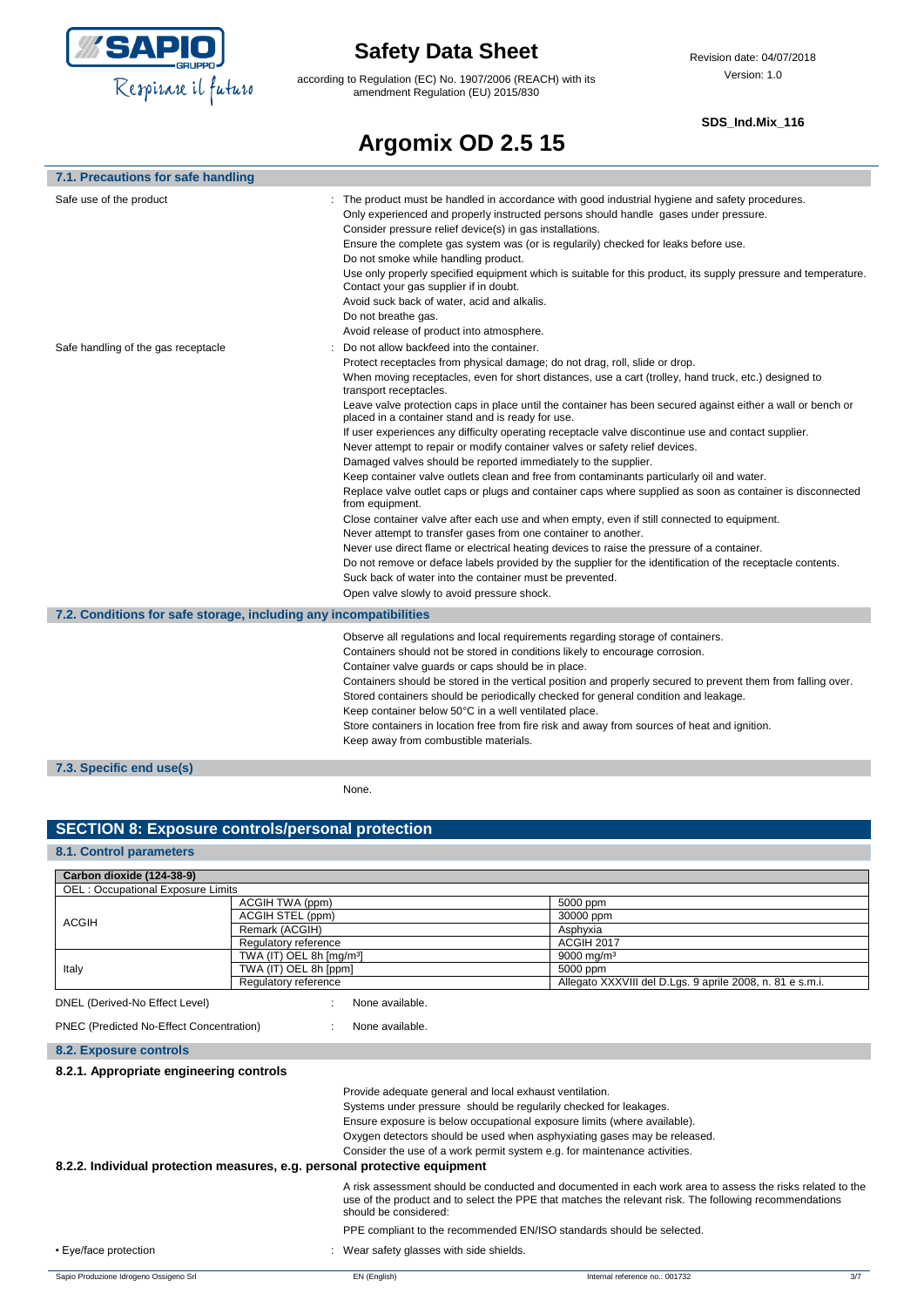

according to Regulation (EC) No. 1907/2006 (REACH) with its amendment Regulation (EU) 2015/830

#### **SDS\_Ind.Mix\_116**

## **Argomix OD 2.5 15**

|                          | Standard EN 166 - Personal eye-protection - specifications.                                                                                         |
|--------------------------|-----------------------------------------------------------------------------------------------------------------------------------------------------|
| • Skin protection        |                                                                                                                                                     |
| - Hand protection        | : Wear working gloves when handling gas containers.                                                                                                 |
|                          | Standard EN 388 - Protective gloves against mechanical risk.                                                                                        |
| - Other                  | : Wear safety shoes while handling containers.                                                                                                      |
|                          | Standard EN ISO 20345 - Personal protective equipment - Safety footwear.                                                                            |
| • Respiratory protection | Gas filters may be used if all surrounding conditions e.g. type and concentration of the contaminant(s) and<br>duration of use are known.           |
|                          | Use gas filters with full face mask, where exposure limits may be exceeded for a short-term period, e.g.<br>connecting or disconnecting containers. |
|                          | Gas filters do not protect against oxygen deficiency.                                                                                               |
|                          | Self contained breathing apparatus (SCBA) or positive pressure airline with mask are to be used in oxygen-<br>deficient atmospheres.                |
|                          | Standard EN 14387 - Gas filter(s), combined filter(s) and full face mask - EN 136.                                                                  |
|                          | Standard EN 137 - Self-contained open-circuit compressed air breathing apparatus with full face mask.                                               |
| • Thermal hazards        | : None in addition to the above sections.                                                                                                           |

#### **8.2.3. Environmental exposure controls**

None necessary.

### **SECTION 9: Physical and chemical properties**

### **9.1. Information on basic physical and chemical properties**

Appearance

| <b>Appearance</b>                               |                                                                                              |
|-------------------------------------------------|----------------------------------------------------------------------------------------------|
| Physical state at 20°C / 101.3kPa               | Gas                                                                                          |
| Colour<br>٠                                     | Mixture contains one or more component(s) which have the following colour(s):<br>Colourless. |
| Odour                                           | Odourless.                                                                                   |
| Odour threshold                                 | Odour threshold is subjective and inadequate to warn of overexposure.                        |
| рH                                              | Not applicable for gases and gas mixtures.                                                   |
| Melting point / Freezing point                  | Not applicable for gas mixtures.                                                             |
| Boiling point                                   | Not applicable for gas mixtures.                                                             |
| Flash point                                     | Not applicable for gases and gas mixtures.                                                   |
| Evaporation rate                                | Not applicable for gases and gas mixtures.                                                   |
| Flammability (solid, gas)                       | Non flammable.                                                                               |
| <b>Explosive limits</b>                         | Non flammable.                                                                               |
| Vapour pressure [20°C]                          | Not applicable.                                                                              |
| Vapour pressure [50°C]                          | Not applicable.                                                                              |
| Vapour density                                  | Not applicable.                                                                              |
| Relative density, gas (air=1)                   | : Heavier than air.                                                                          |
| Partition coefficient n-octanol/water (Log Kow) | Not applicable for gas mixtures.                                                             |
| Auto-ignition temperature                       | Non flammable.                                                                               |
| Decomposition temperature                       | : Not applicable.                                                                            |
| Viscosity                                       | No reliable data available.                                                                  |
| Explosive properties                            | Not applicable.                                                                              |
| Oxidising properties                            | : Not applicable.                                                                            |
|                                                 |                                                                                              |

### **9.2. Other information**

| Molar mass | Not applicable for gas mixtures.                                                                       |
|------------|--------------------------------------------------------------------------------------------------------|
| Other data | Gas/vapour heavier than air. May accumulate in confined spaces, particularly at or below ground level. |

| <b>SECTION 10: Stability and reactivity</b> |                                                                              |                                |     |
|---------------------------------------------|------------------------------------------------------------------------------|--------------------------------|-----|
| 10.1. Reactivity                            |                                                                              |                                |     |
|                                             | No reactivity hazard other than the effects described in sub-sections below. |                                |     |
| 10.2. Chemical stability                    |                                                                              |                                |     |
|                                             | Stable under normal conditions.                                              |                                |     |
| 10.3. Possibility of hazardous reactions    |                                                                              |                                |     |
|                                             | None.                                                                        |                                |     |
| 10.4. Conditions to avoid                   |                                                                              |                                |     |
|                                             | Avoid moisture in installation systems.                                      |                                |     |
| 10.5. Incompatible materials                |                                                                              |                                |     |
|                                             | None.                                                                        |                                |     |
| Sapio Produzione Idrogeno Ossigeno Srl      | EN (English)                                                                 | Internal reference no.: 001732 | 4/7 |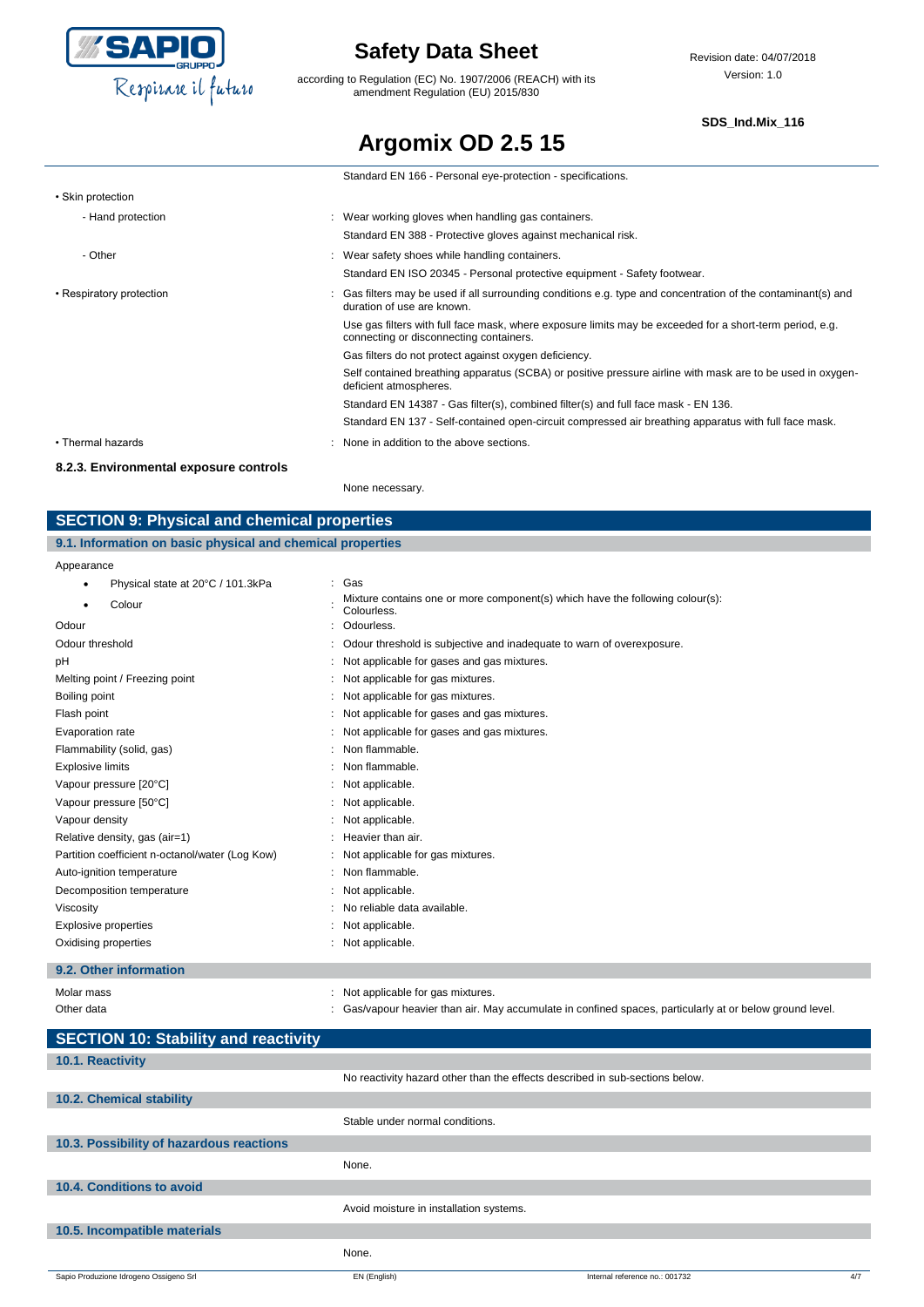

according to Regulation (EC) No. 1907/2006 (REACH) with its amendment Regulation (EU) 2015/830

**SDS\_Ind.Mix\_116**

# **Argomix OD 2.5 15**

|                                              | For additional information on compatibility refer to ISO 11114.                                                                                                                                                                                                                                                                   |
|----------------------------------------------|-----------------------------------------------------------------------------------------------------------------------------------------------------------------------------------------------------------------------------------------------------------------------------------------------------------------------------------|
| 10.6. Hazardous decomposition products       |                                                                                                                                                                                                                                                                                                                                   |
|                                              | Under normal conditions of storage and use, hazardous decomposition products should not be produced.                                                                                                                                                                                                                              |
| <b>SECTION 11: Toxicological information</b> |                                                                                                                                                                                                                                                                                                                                   |
| 11.1. Information on toxicological effects   |                                                                                                                                                                                                                                                                                                                                   |
| <b>Acute toxicity</b>                        |                                                                                                                                                                                                                                                                                                                                   |
|                                              | : Toxicological effects not expected from this product if occupational exposure limit values are not exceeded.<br>Unlike simple asphyxiants, carbon dioxide has the ability to cause death even when normal oxygen levels                                                                                                         |
|                                              | (20-21%) are maintained. 5% CO2 has been found to act synergistically to increase the toxicity of certain<br>other gases (CO, NO2). CO2 has been shown to enhance the production of carboxy- or met-hemoglobin by<br>these gases possibly due to carbon dioxide's stimulatory effects on the respiratory and circulatory systems. |
|                                              | For more information, see EIGA Safety Info 24: "Carbon Dioxide, Physiological hazards" at www.eiga.eu.                                                                                                                                                                                                                            |
| <b>Skin corrosion/irritation</b>             | : No known effects from this product.                                                                                                                                                                                                                                                                                             |
| Serious eye damage/irritation                | No known effects from this product.                                                                                                                                                                                                                                                                                               |
| Respiratory or skin sensitisation            | No known effects from this product.                                                                                                                                                                                                                                                                                               |
| Germ cell mutagenicity                       | No known effects from this product.                                                                                                                                                                                                                                                                                               |
| Carcinogenicity                              | No known effects from this product.                                                                                                                                                                                                                                                                                               |
| <b>Toxic for reproduction: Fertility</b>     | : No known effects from this product.                                                                                                                                                                                                                                                                                             |
| Toxic for reproduction: unborn child         | No known effects from this product.                                                                                                                                                                                                                                                                                               |
| <b>STOT-single exposure</b>                  | No known effects from this product.                                                                                                                                                                                                                                                                                               |
| <b>STOT-repeated exposure</b>                | No known effects from this product.                                                                                                                                                                                                                                                                                               |
| <b>Aspiration hazard</b>                     | Not applicable for gases and gas mixtures.                                                                                                                                                                                                                                                                                        |
|                                              |                                                                                                                                                                                                                                                                                                                                   |
|                                              |                                                                                                                                                                                                                                                                                                                                   |
| <b>SECTION 12: Ecological information</b>    |                                                                                                                                                                                                                                                                                                                                   |
| 12.1. Toxicity                               |                                                                                                                                                                                                                                                                                                                                   |
| Assessment                                   | : No ecological damage caused by this product.                                                                                                                                                                                                                                                                                    |
| EC50 48h - Daphnia magna                     | No data available.                                                                                                                                                                                                                                                                                                                |
| EC50 72h - Algae                             | No data available.                                                                                                                                                                                                                                                                                                                |
| LC50 96 h - Fish                             | No data available.                                                                                                                                                                                                                                                                                                                |
|                                              |                                                                                                                                                                                                                                                                                                                                   |
| 12.2. Persistence and degradability          |                                                                                                                                                                                                                                                                                                                                   |
|                                              |                                                                                                                                                                                                                                                                                                                                   |
| Assessment                                   | : No ecological damage caused by this product.                                                                                                                                                                                                                                                                                    |
|                                              |                                                                                                                                                                                                                                                                                                                                   |
| 12.3. Bioaccumulative potential              |                                                                                                                                                                                                                                                                                                                                   |
|                                              |                                                                                                                                                                                                                                                                                                                                   |
| Assessment                                   | No data available.                                                                                                                                                                                                                                                                                                                |
| 12.4. Mobility in soil                       |                                                                                                                                                                                                                                                                                                                                   |
|                                              |                                                                                                                                                                                                                                                                                                                                   |
| Assessment                                   | Because of its high volatility, the product is unlikely to cause ground or water pollution.                                                                                                                                                                                                                                       |
|                                              | Partition into soil is unlikely.                                                                                                                                                                                                                                                                                                  |
|                                              |                                                                                                                                                                                                                                                                                                                                   |
| 12.5. Results of PBT and vPvB assessment     |                                                                                                                                                                                                                                                                                                                                   |
|                                              |                                                                                                                                                                                                                                                                                                                                   |
| Assessment                                   | : Not classified as PBT or vPvB.                                                                                                                                                                                                                                                                                                  |
|                                              |                                                                                                                                                                                                                                                                                                                                   |
| 12.6. Other adverse effects                  |                                                                                                                                                                                                                                                                                                                                   |
| Other adverse effects                        | : No known effects from this product.                                                                                                                                                                                                                                                                                             |
| Effect on the ozone layer                    | : None.                                                                                                                                                                                                                                                                                                                           |

| <b>SECTION 13: Disposal considerations</b>                              |                                                                                   |  |
|-------------------------------------------------------------------------|-----------------------------------------------------------------------------------|--|
| 13.1. Waste treatment methods                                           |                                                                                   |  |
|                                                                         | May be vented to atmosphere in a well ventilated place.                           |  |
|                                                                         | Do not discharge into any place where its accumulation could be dangerous.        |  |
|                                                                         | Return unused product in original receptacle to supplier.                         |  |
| List of hazardous waste codes (from Commission<br>Decision 2001/118/EC) | : 16 05 05 : Gases in pressure containers other than those mentioned in 16 05 04. |  |

Effect on global warming **Effect** on global warming **in the state of the contains greenhouse gas(es).**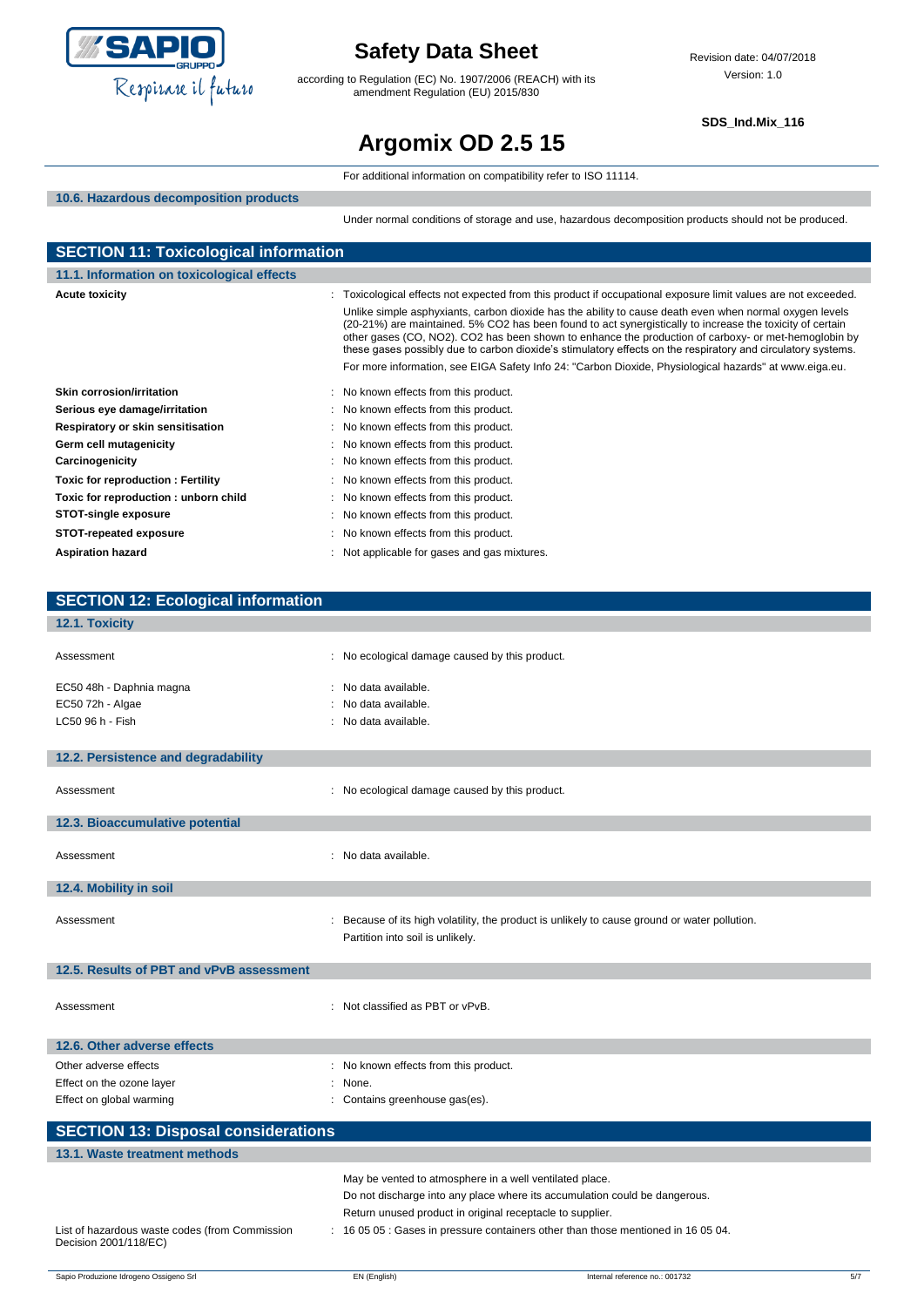

according to Regulation (EC) No. 1907/2006 (REACH) with its amendment Regulation (EU) 2015/830

**SDS\_Ind.Mix\_116**

# **Argomix OD 2.5 15**

### **13.2. Additional information**

External treatment and disposal of waste should comply with applicable local and/or national regulations.

| <b>SECTION 14: Transport information</b>                                       |                                                                                                                                                                                                                                                                                                                                                                                                                                                                                                                                                                                                      |
|--------------------------------------------------------------------------------|------------------------------------------------------------------------------------------------------------------------------------------------------------------------------------------------------------------------------------------------------------------------------------------------------------------------------------------------------------------------------------------------------------------------------------------------------------------------------------------------------------------------------------------------------------------------------------------------------|
| 14.1. UN number                                                                |                                                                                                                                                                                                                                                                                                                                                                                                                                                                                                                                                                                                      |
| UN-No.                                                                         | : 1956                                                                                                                                                                                                                                                                                                                                                                                                                                                                                                                                                                                               |
| 14.2. UN proper shipping name                                                  |                                                                                                                                                                                                                                                                                                                                                                                                                                                                                                                                                                                                      |
| Transport by road/rail (ADR/RID)                                               | COMPRESSED GAS, N.O.S. (Argon, Carbon dioxide)                                                                                                                                                                                                                                                                                                                                                                                                                                                                                                                                                       |
| Transport by air (ICAO-TI / IATA-DGR)                                          | Compressed gas, n.o.s. (Argon, Carbon dioxide)                                                                                                                                                                                                                                                                                                                                                                                                                                                                                                                                                       |
| Transport by sea (IMDG)                                                        | COMPRESSED GAS, N.O.S. (Argon, Carbon dioxide)                                                                                                                                                                                                                                                                                                                                                                                                                                                                                                                                                       |
|                                                                                |                                                                                                                                                                                                                                                                                                                                                                                                                                                                                                                                                                                                      |
| 14.3. Transport hazard class(es)                                               |                                                                                                                                                                                                                                                                                                                                                                                                                                                                                                                                                                                                      |
| Labelling                                                                      |                                                                                                                                                                                                                                                                                                                                                                                                                                                                                                                                                                                                      |
| Transport by road/rail (ADR/RID)                                               | 2.2 : Non-flammable, non-toxic gases.                                                                                                                                                                                                                                                                                                                                                                                                                                                                                                                                                                |
| Class                                                                          | : 2                                                                                                                                                                                                                                                                                                                                                                                                                                                                                                                                                                                                  |
| Classification code                                                            | : 1A                                                                                                                                                                                                                                                                                                                                                                                                                                                                                                                                                                                                 |
| Hazard identification number                                                   | : 20                                                                                                                                                                                                                                                                                                                                                                                                                                                                                                                                                                                                 |
| <b>Tunnel Restriction</b>                                                      | : E - Passage forbidden through tunnels of category E                                                                                                                                                                                                                                                                                                                                                                                                                                                                                                                                                |
| Transport by air (ICAO-TI / IATA-DGR)<br>Class / Div. (Sub. risk(s))           | : 2.2                                                                                                                                                                                                                                                                                                                                                                                                                                                                                                                                                                                                |
| Transport by sea (IMDG)                                                        |                                                                                                                                                                                                                                                                                                                                                                                                                                                                                                                                                                                                      |
| Class / Div. (Sub. risk(s))                                                    | : 2.2                                                                                                                                                                                                                                                                                                                                                                                                                                                                                                                                                                                                |
| Emergency Schedule (EmS) - Fire                                                | $:$ F-C                                                                                                                                                                                                                                                                                                                                                                                                                                                                                                                                                                                              |
| Emergency Schedule (EmS) - Spillage                                            | $: S-V$                                                                                                                                                                                                                                                                                                                                                                                                                                                                                                                                                                                              |
| 14.4. Packing group                                                            |                                                                                                                                                                                                                                                                                                                                                                                                                                                                                                                                                                                                      |
| Transport by road/rail (ADR/RID)                                               | Not applicable                                                                                                                                                                                                                                                                                                                                                                                                                                                                                                                                                                                       |
| Transport by air (ICAO-TI / IATA-DGR)                                          | Not applicable                                                                                                                                                                                                                                                                                                                                                                                                                                                                                                                                                                                       |
| Transport by sea (IMDG)                                                        | Not applicable                                                                                                                                                                                                                                                                                                                                                                                                                                                                                                                                                                                       |
| <b>14.5. Environmental hazards</b>                                             |                                                                                                                                                                                                                                                                                                                                                                                                                                                                                                                                                                                                      |
| Transport by road/rail (ADR/RID)                                               | None.<br>÷.                                                                                                                                                                                                                                                                                                                                                                                                                                                                                                                                                                                          |
| Transport by air (ICAO-TI / IATA-DGR)                                          | None.                                                                                                                                                                                                                                                                                                                                                                                                                                                                                                                                                                                                |
| Transport by sea (IMDG)                                                        | None.                                                                                                                                                                                                                                                                                                                                                                                                                                                                                                                                                                                                |
| 14.6. Special precautions for user                                             |                                                                                                                                                                                                                                                                                                                                                                                                                                                                                                                                                                                                      |
| Packing Instruction(s)                                                         |                                                                                                                                                                                                                                                                                                                                                                                                                                                                                                                                                                                                      |
| Transport by road/rail (ADR/RID)                                               | : P200                                                                                                                                                                                                                                                                                                                                                                                                                                                                                                                                                                                               |
| Transport by air (ICAO-TI / IATA-DGR)<br>Passenger and Cargo Aircraft          | : 200.                                                                                                                                                                                                                                                                                                                                                                                                                                                                                                                                                                                               |
| Cargo Aircraft only                                                            | 200.<br>÷                                                                                                                                                                                                                                                                                                                                                                                                                                                                                                                                                                                            |
| Transport by sea (IMDG)                                                        | : P200                                                                                                                                                                                                                                                                                                                                                                                                                                                                                                                                                                                               |
| Special transport precautions                                                  | : Avoid transport on vehicles where the load space is not separated from the driver's compartment.<br>Ensure vehicle driver is aware of the potential hazards of the load and knows what to do in the event of an<br>accident or an emergency.<br>Before transporting product containers:<br>- Ensure there is adequate ventilation.<br>- Ensure that containers are firmly secured.<br>- Ensure container valve is closed and not leaking.<br>- Ensure valve outlet cap nut or plug (where provided) is correctly fitted.<br>- Ensure valve protection device (where provided) is correctly fitted. |
| 14.7. Transport in bulk according to Annex II of MARPOL 73/78 and the IBC Code | Not applicable.                                                                                                                                                                                                                                                                                                                                                                                                                                                                                                                                                                                      |